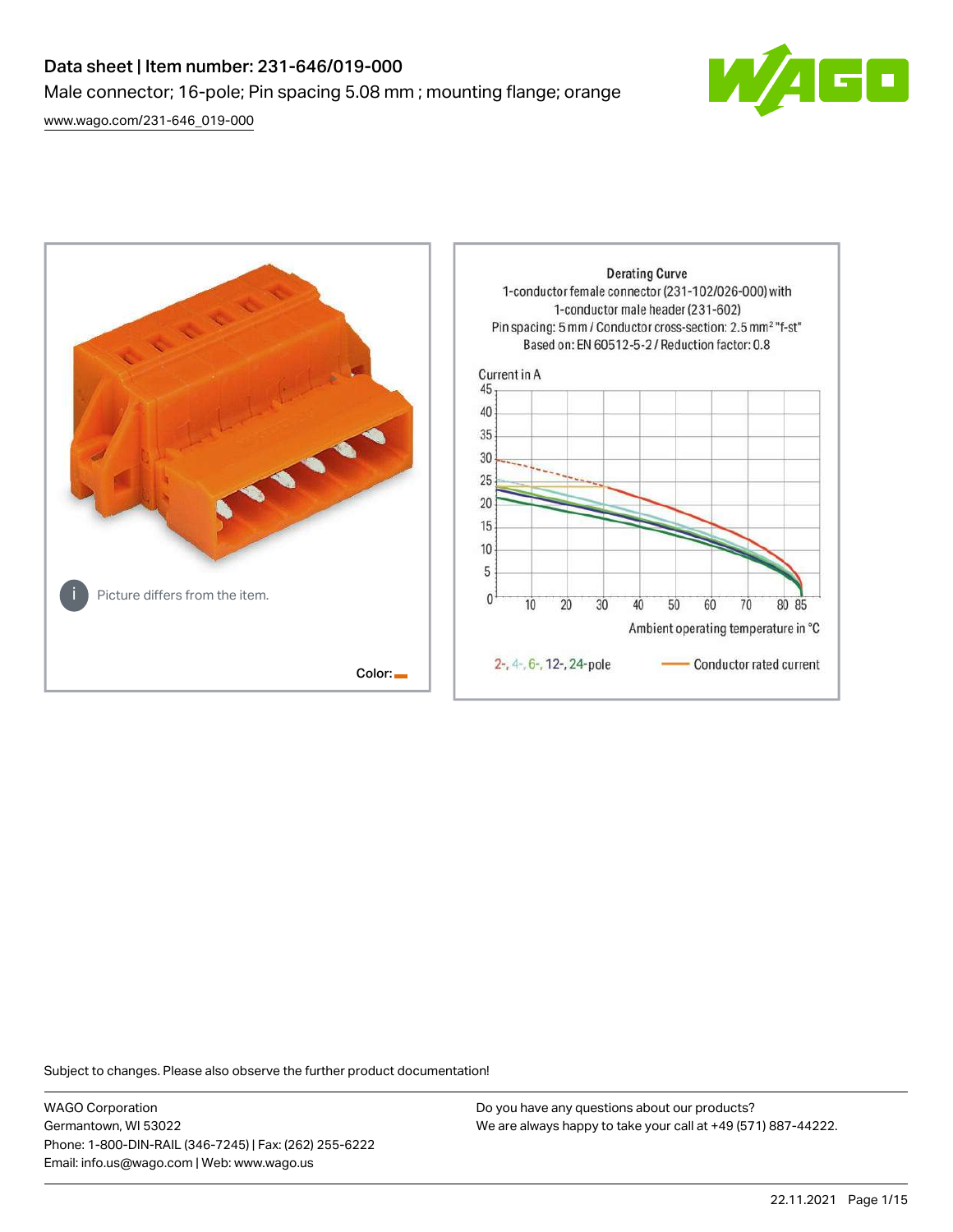



```
L = (pole no. -1) x pin spacing +8.2 mm
```
 $L_3 = L - 0.2$  mm

```
L_4 = L3 + 5.8 mm
```

```
L_{\rm g} = L3 + 11.8 mm
```
#### Item description

- $\blacksquare$ Universal connection for all conductor types
- Easy cable pre-assembly and on-unit wiring via vertical and horizontal CAGE CLAMP<sup>®</sup> actuation  $\blacksquare$

Subject to changes. Please also observe the further product documentation! For wire-to-wire and board-to-wire connections

WAGO Corporation Germantown, WI 53022 Phone: 1-800-DIN-RAIL (346-7245) | Fax: (262) 255-6222 Email: info.us@wago.com | Web: www.wago.us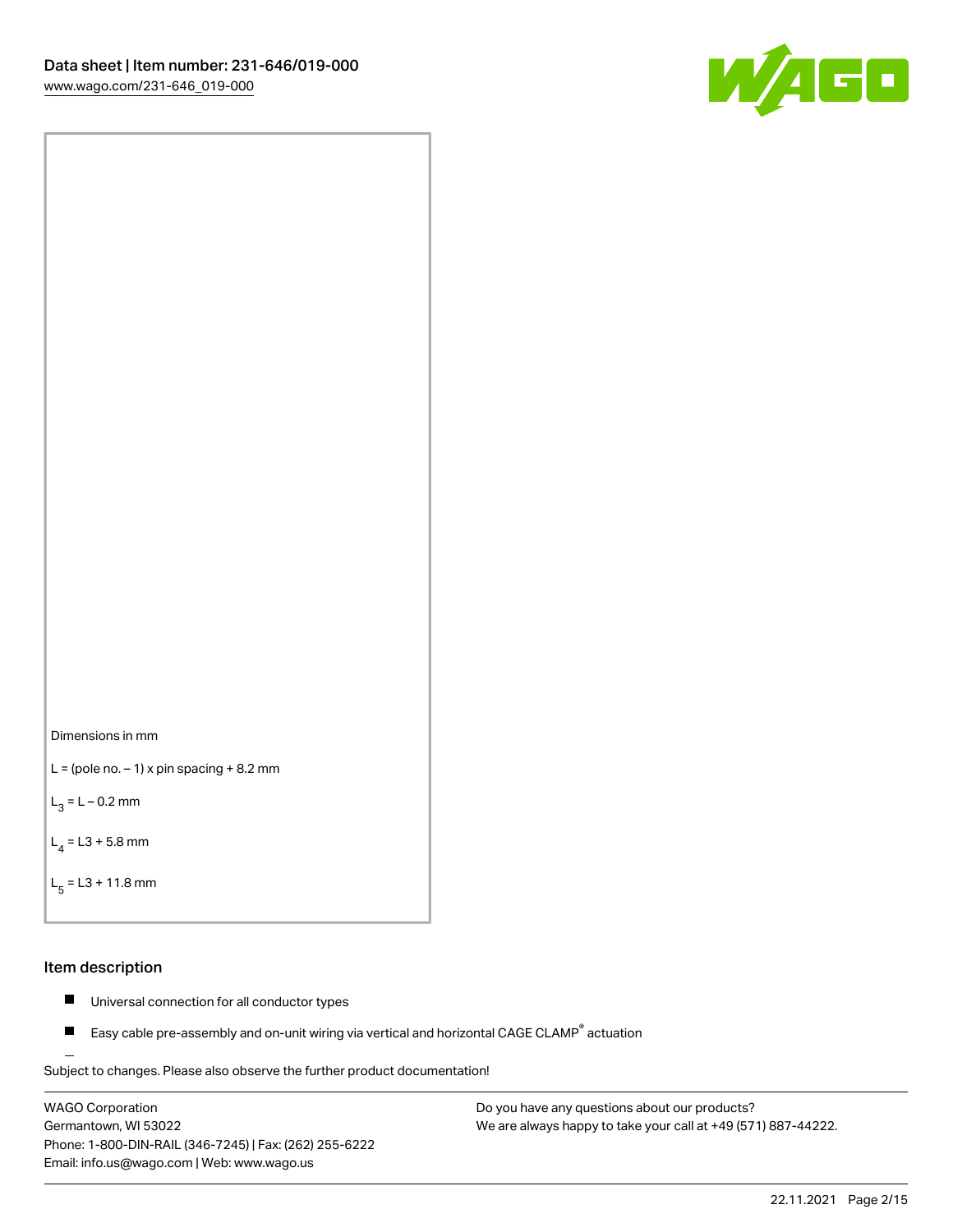

- For wire-to-wire and board-to-wire connections
- $\blacksquare$ Versions available with snap-in mounting feet or flanges for panel or through-panel mounting
- $\blacksquare$ With coding fingers

# Data

## Notes

| Safety information 1 | The MCS-MULTI CONNECTION SYSTEM includes connectors<br>without breaking capacity in accordance with DIN EN 61984. When<br>used as intended, these connectors must not be connected<br>/disconnected when live or under load. The circuit design should<br>ensure header pins, which can be touched, are not live when<br>unmated. |
|----------------------|-----------------------------------------------------------------------------------------------------------------------------------------------------------------------------------------------------------------------------------------------------------------------------------------------------------------------------------|
| Variants:            | Other pole numbers<br>Gold-plated or partially gold-plated contact surfaces<br>Other versions (or variants) can be requested from WAGO Sales or<br>configured at https://configurator.wago.com/                                                                                                                                   |

## Electrical data

### IEC Approvals

| Ratings per                 | IEC/EN 60664-1                                                        |
|-----------------------------|-----------------------------------------------------------------------|
| Rated voltage (III / 3)     | 320 V                                                                 |
| Rated surge voltage (III/3) | 4 <sub>k</sub> V                                                      |
| Rated voltage (III/2)       | 320 V                                                                 |
| Rated surge voltage (III/2) | 4 <sub>k</sub> V                                                      |
| Nominal voltage (II/2)      | 630 V                                                                 |
| Rated surge voltage (II/2)  | 4 <sub>k</sub> V                                                      |
| Rated current               | 12A                                                                   |
| Legend (ratings)            | $(III / 2)$ $\triangle$ Overvoltage category III / Pollution degree 2 |

## UL Approvals

| Approvals per                  | UL 1059 |
|--------------------------------|---------|
| Rated voltage UL (Use Group B) | 300 V   |
| Rated current UL (Use Group B) | 15 A    |
| Rated voltage UL (Use Group D) | 300 V   |
| Rated current UL (Use Group D) | 10 A    |

Subject to changes. Please also observe the further product documentation!

| <b>WAGO Corporation</b>                                | Do you have any questions about our products?                 |
|--------------------------------------------------------|---------------------------------------------------------------|
| Germantown, WI 53022                                   | We are always happy to take your call at +49 (571) 887-44222. |
| Phone: 1-800-DIN-RAIL (346-7245)   Fax: (262) 255-6222 |                                                               |
| Email: info.us@wago.com   Web: www.wago.us             |                                                               |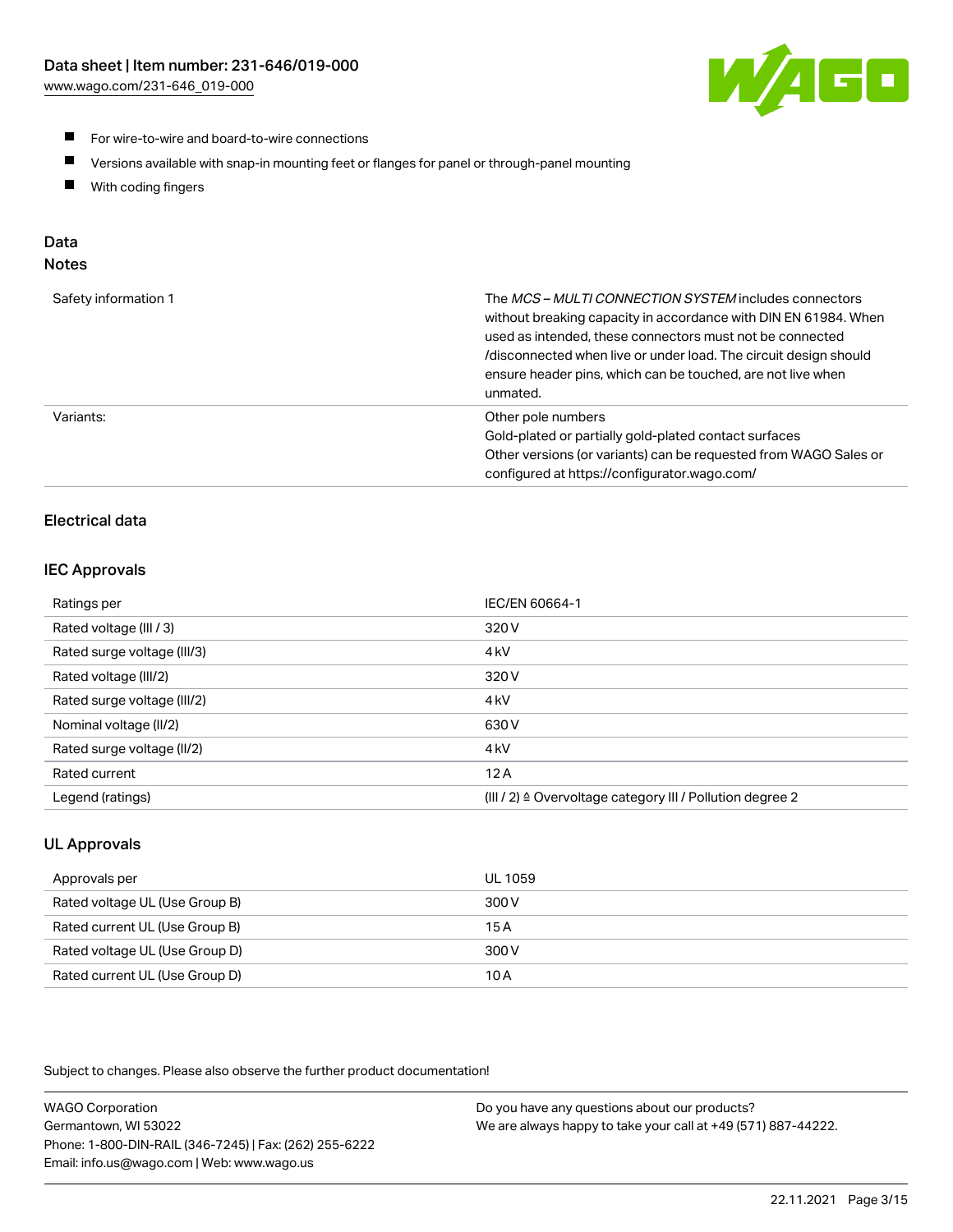

#### Ratings per UL

| Rated voltage UL 1977 | 600 V |
|-----------------------|-------|
| Rated current UL 1977 | 1 E   |

#### CSA Approvals

| Approvals per                   | CSA   |
|---------------------------------|-------|
| Rated voltage CSA (Use Group B) | 300 V |
| Rated current CSA (Use Group B) | 15 A  |
| Rated voltage CSA (Use Group D) | 300 V |
| Rated current CSA (Use Group D) | 10 A  |

#### Connection data

| Total number of connection points | 16 |
|-----------------------------------|----|
| Total number of potentials        | 16 |
| Number of connection types        |    |
| Number of levels                  |    |

#### Connection 1

| Connection technology                             | CAGE CLAMP <sup>®</sup>                |
|---------------------------------------------------|----------------------------------------|
| Actuation type                                    | Operating tool                         |
| Solid conductor                                   | $0.082.5$ mm <sup>2</sup> / 28  12 AWG |
| Fine-stranded conductor                           | $0.082.5$ mm <sup>2</sup> / 28  12 AWG |
| Fine-stranded conductor; with insulated ferrule   | $0.251.5$ mm <sup>2</sup>              |
| Fine-stranded conductor; with uninsulated ferrule | $0.252.5$ mm <sup>2</sup>              |
| Strip length                                      | 89 mm / 0.31  0.35 inch                |
| Number of poles                                   | 16                                     |
| Conductor entry direction to mating direction     | 0°                                     |

### Physical data

| Pin spacing | 5.08 mm / 0.2 inch    |
|-------------|-----------------------|
| Width       | 96.08 mm / 3.783 inch |
| Height      | 14.3 mm / 0.563 inch  |
| Depth       | 27.5 mm / 1.083 inch  |

Subject to changes. Please also observe the further product documentation!

WAGO Corporation Germantown, WI 53022 Phone: 1-800-DIN-RAIL (346-7245) | Fax: (262) 255-6222 Email: info.us@wago.com | Web: www.wago.us Do you have any questions about our products? We are always happy to take your call at +49 (571) 887-44222.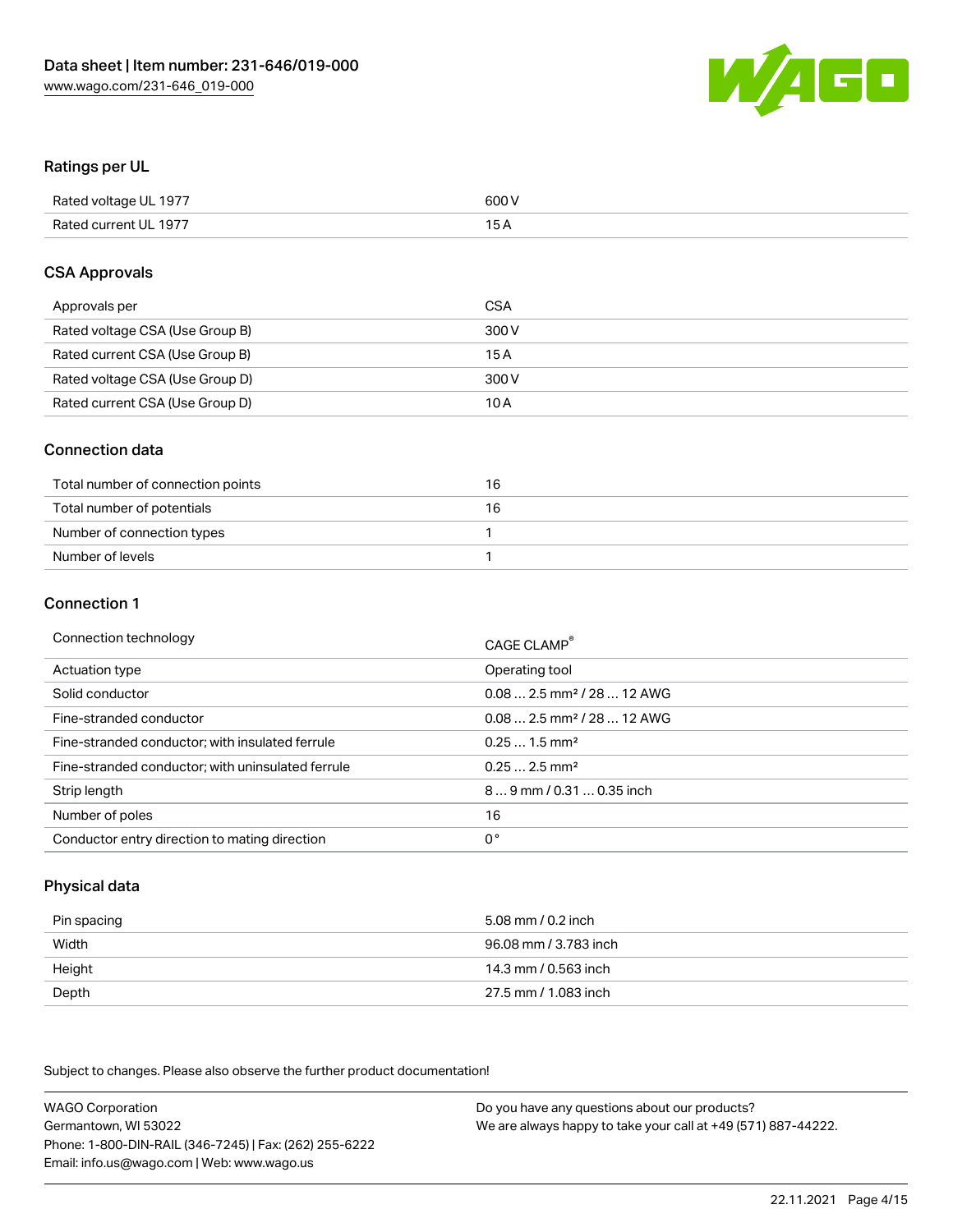

#### Mechanical data

| Mounting type | Mounting flange       |
|---------------|-----------------------|
| Mounting type | Feed-through mounting |
|               | Panel mounting        |

#### Plug-in connection

| Contact type (pluggable connector) | Male connector/plug |
|------------------------------------|---------------------|
| Connector (connection type)        | for conductor       |
| Mismating protection               | No                  |
| Locking of plug-in connection      | Without             |

## Material data

| Color                       | orange                                |
|-----------------------------|---------------------------------------|
| Material group              |                                       |
| Insulation material         | Polyamide (PA66)                      |
| Flammability class per UL94 | V <sub>0</sub>                        |
| Clamping spring material    | Chrome nickel spring steel (CrNi)     |
| Contact material            | Electrolytic copper $(E_{\text{Cl}})$ |
| Contact plating             | tin-plated                            |
| Fire load                   | 0.427 MJ                              |
| Weight                      | 25.4g                                 |
|                             |                                       |

### Environmental requirements

| Limit temperature range | +100 $^{\circ}$ C<br>-60 |
|-------------------------|--------------------------|
|-------------------------|--------------------------|

## Commercial data

| Product Group         | 3 (Multi Conn. System) |
|-----------------------|------------------------|
| PU (SPU)              | 10 Stück               |
| Packaging type        | box                    |
| Country of origin     | DE.                    |
| <b>GTIN</b>           | 4044918260992          |
| Customs tariff number | 8536694040             |

## Approvals / Certificates

#### Country specific Approvals

Subject to changes. Please also observe the further product documentation!

| <b>WAGO Corporation</b>                                | Do you have any questions about our products?                 |
|--------------------------------------------------------|---------------------------------------------------------------|
| Germantown, WI 53022                                   | We are always happy to take your call at +49 (571) 887-44222. |
| Phone: 1-800-DIN-RAIL (346-7245)   Fax: (262) 255-6222 |                                                               |
| Email: info.us@wago.com   Web: www.wago.us             |                                                               |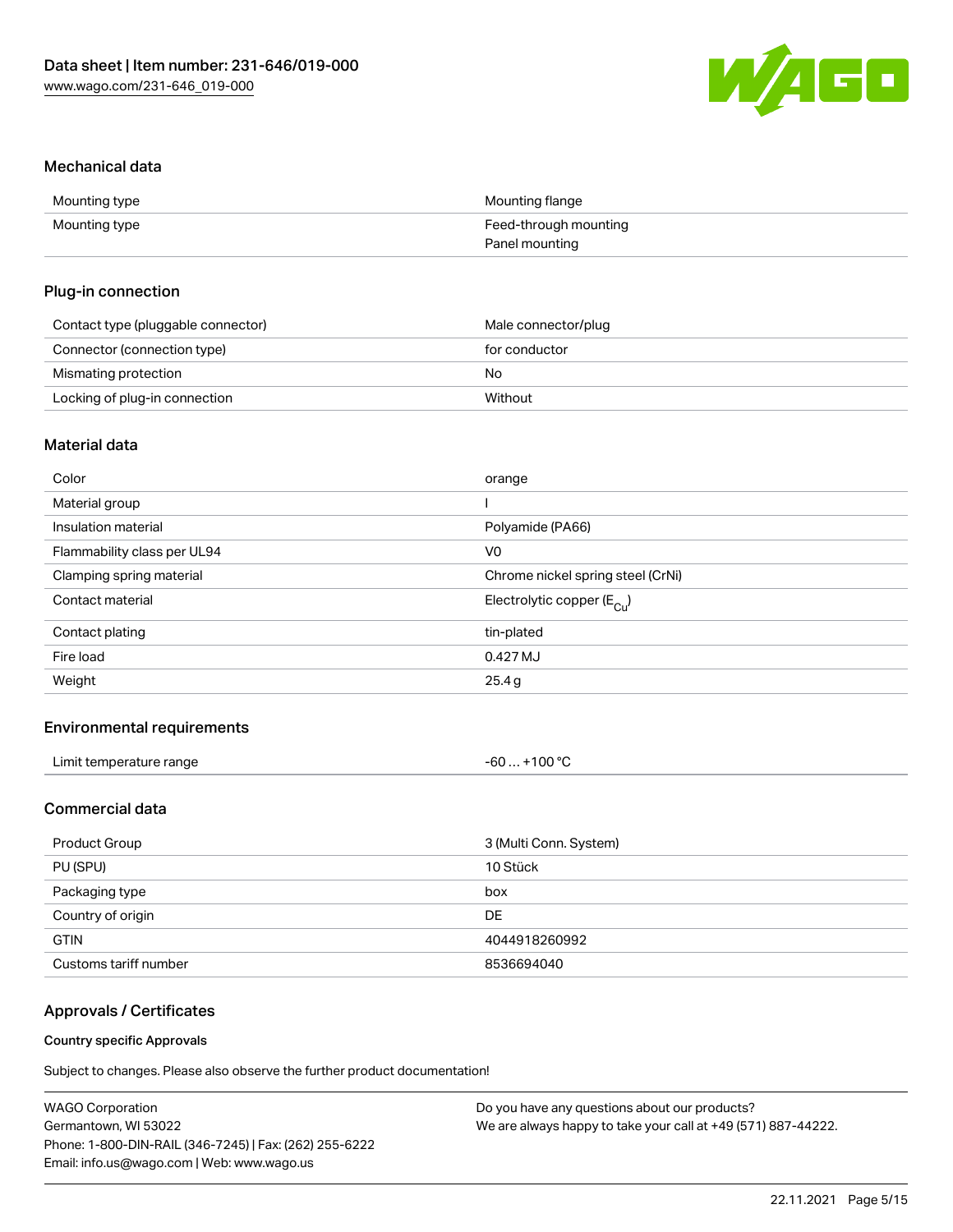

| Logo                  | Approval                                                | <b>Additional Approval Text</b> | Certificate<br>name             |
|-----------------------|---------------------------------------------------------|---------------------------------|---------------------------------|
|                       | CB<br>DEKRA Certification B.V.                          | IEC 61984                       | NL-39756                        |
|                       | <b>CSA</b><br>DEKRA Certification B.V.                  | C22.2                           | 1466354                         |
| EMA<br>EUR            | <b>KEMA/KEUR</b><br>DEKRA Certification B.V.            | EN 61984                        | 2190761.01                      |
| <b>Ship Approvals</b> |                                                         |                                 |                                 |
| Logo                  | Approval                                                | <b>Additional Approval Text</b> | Certificate<br>name             |
|                       | <b>ABS</b><br>American Bureau of Shipping               |                                 | 19-<br>HG1869876-<br><b>PDA</b> |
|                       | <b>BV</b><br>Bureau Veritas S.A.                        | <b>IEC 60998</b>                | 11915/D0<br><b>BV</b>           |
|                       | <b>DNV GL</b><br>Det Norske Veritas, Germanischer Lloyd |                                 | TAE000016Z                      |
| <b>UL-Approvals</b>   |                                                         |                                 |                                 |
| Logo                  | Approval                                                | <b>Additional Approval Text</b> | Certificate<br>name             |
|                       | UL<br>UL International Germany GmbH                     | <b>UL 1977</b>                  | E45171                          |
|                       | <b>UR</b><br>Underwriters Laboratories Inc.             | <b>UL 1059</b>                  | E45172                          |

Subject to changes. Please also observe the further product documentation!

WAGO Corporation Germantown, WI 53022 Phone: 1-800-DIN-RAIL (346-7245) | Fax: (262) 255-6222 Email: info.us@wago.com | Web: www.wago.us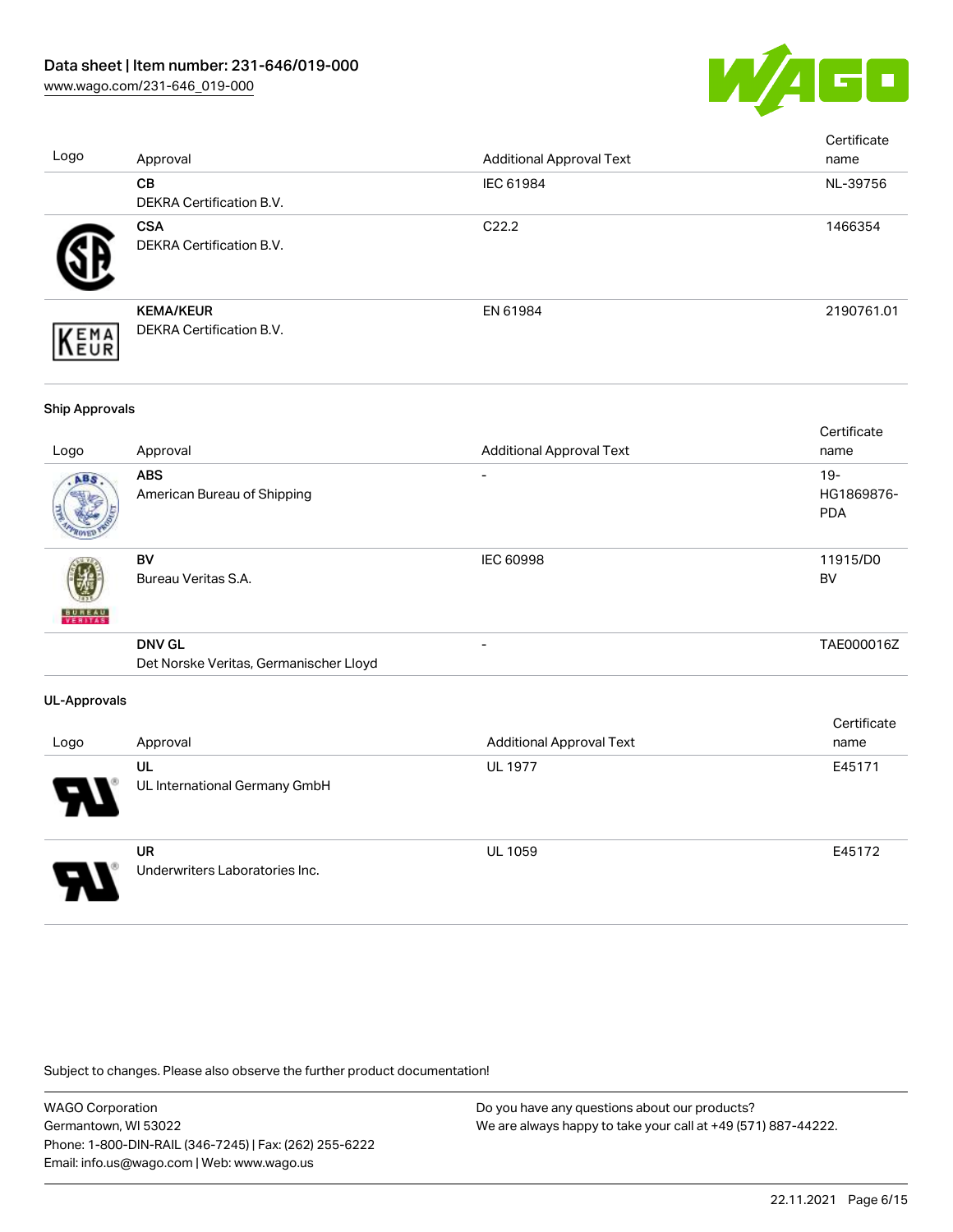

 $1004.21000$ 

#### **Counterpart**

#### Item no.231-316/026-000

| 1-conductor female connector; CAGE CLAMP®; 2.5 mm <sup>2</sup> ; Pin spacing 5.08 mm; 16-pole; 2,50 mm <sup>2</sup> ; | www.wago.com/231-316/026- |
|-----------------------------------------------------------------------------------------------------------------------|---------------------------|
|                                                                                                                       | 000                       |
| orange                                                                                                                |                           |



#### Item no.232-276

THT female header; angled; Pin spacing 5.08 mm; 16-pole; 0.6 x 1.0 mm solder pin; orange [www.wago.com/232-276](https://www.wago.com/232-276)

| ltem no.232-176                                                                            |                      |
|--------------------------------------------------------------------------------------------|----------------------|
| THT female header; straight; Pin spacing 5.08 mm; 16-pole; 0.6 x 1.0 mm solder pin; orange | www.wago.com/232-176 |

Optional accessories

#### Strain relief

Strain relief housing



Item no.: 232-646

Normoli 202 040<br>Strain relief housing; orange [www.wago.com/232-646](http://www.wago.com/232-646)

#### Insulations stops

Insulation stop



Item no.: 231-672 Insulation stop; 0.75 - 1 mm<sup>2</sup>; dark gray [www.wago.com/231-672](http://www.wago.com/231-672) www.wago.com/231-672



Item no.: 231-670

Insulation stop; 0.08-0.2 mm² / 0.2 mm² "s"; white [www.wago.com/231-670](http://www.wago.com/231-670) www.wago.com/231-670



Item no.: 231-671

Insulation stop; 0.25 - 0.5 mm²; light gray [www.wago.com/231-671](http://www.wago.com/231-671) www.wago.com/231-671

## **Jumpers**

| Jumper         |                                                                            |                      |
|----------------|----------------------------------------------------------------------------|----------------------|
| <b>ARTISTS</b> | Item no.: 231-905<br>Jumper; for conductor entry; 5-way; insulated; gray   | www.wago.com/231-905 |
|                | Item no.: 231-903<br>Jumper; for conductor entry; 3-way; insulated; gray   | www.wago.com/231-903 |
|                | Item no.: 231-907<br>Jumper; for conductor entry; 7-way; insulated; gray   | www.wago.com/231-907 |
|                | Item no.: 231-910<br>Jumper; for conductor entry; 10-way; insulated; gray  | www.wago.com/231-910 |
|                | Subject to changes. Please also observe the further product documentation! |                      |

WAGO Corporation Germantown, WI 53022 Phone: 1-800-DIN-RAIL (346-7245) | Fax: (262) 255-6222 Email: info.us@wago.com | Web: www.wago.us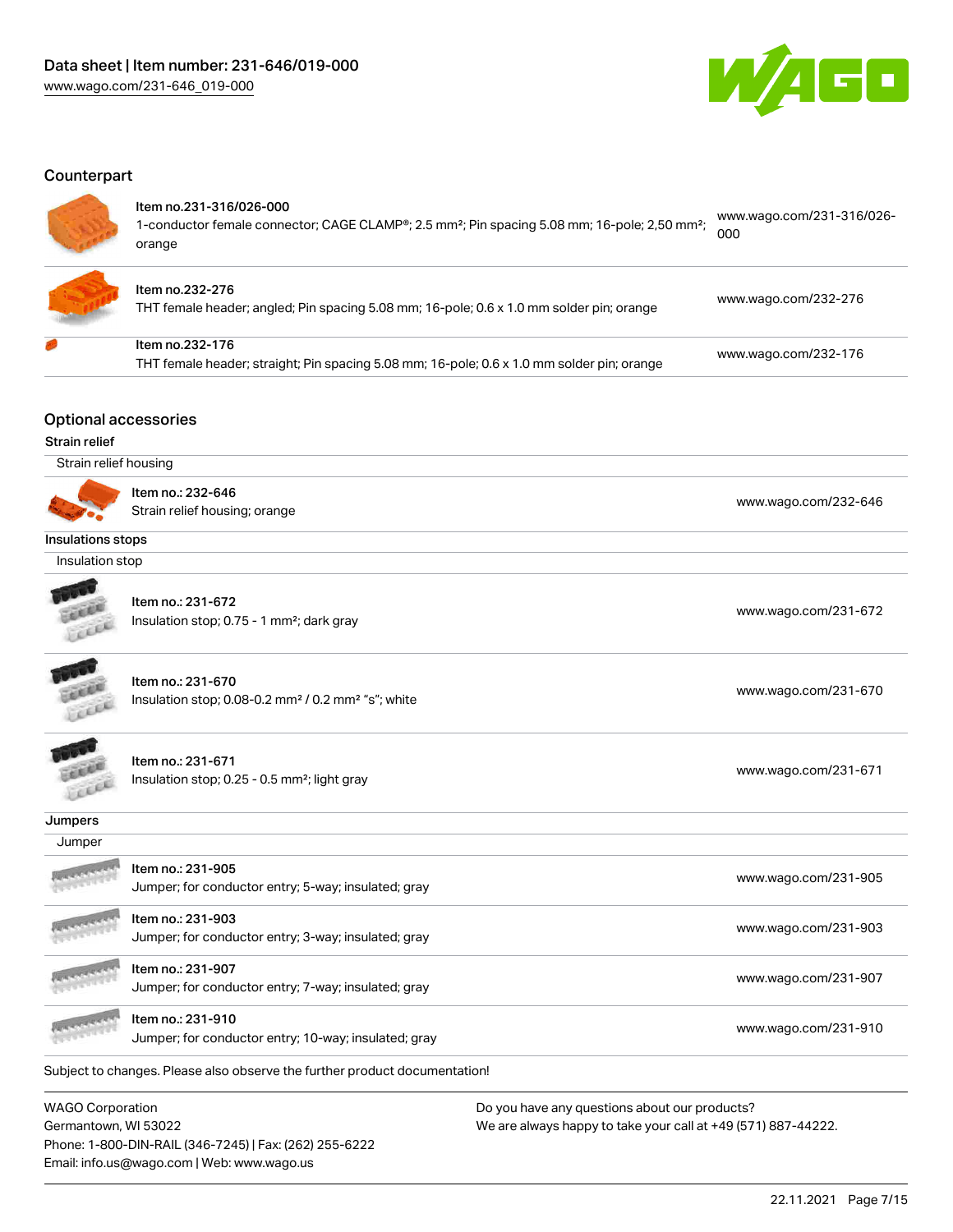[www.wago.com/231-646\\_019-000](http://www.wago.com/231-646_019-000)





#### Item no.: 231-902

Jumper; for conductor entry; 2-way; insulated; gray [www.wago.com/231-902](http://www.wago.com/231-902)

| Tools               |                                                                                             |                      |  |  |  |
|---------------------|---------------------------------------------------------------------------------------------|----------------------|--|--|--|
|                     |                                                                                             |                      |  |  |  |
|                     | Operating tool                                                                              |                      |  |  |  |
|                     | Item no.: 209-130                                                                           | www.wago.com/209-130 |  |  |  |
|                     | Operating tool; suitable for 264, 280 and 281 Series; 1-way; of insulating material; white  |                      |  |  |  |
|                     | Item no.: 209-132                                                                           |                      |  |  |  |
|                     | Operating tool; for connecting comb-style jumper bar; 2-way; of insulating material         | www.wago.com/209-132 |  |  |  |
|                     | Item no.: 210-657                                                                           |                      |  |  |  |
|                     | Operating tool; Blade: 3.5 x 0.5 mm; with a partially insulated shaft; short; multicoloured | www.wago.com/210-657 |  |  |  |
|                     | Item no.: 210-720                                                                           | www.wago.com/210-720 |  |  |  |
|                     | Operating tool; Blade: 3.5 x 0.5 mm; with a partially insulated shaft; multicoloured        |                      |  |  |  |
|                     | Item no.: 231-131                                                                           |                      |  |  |  |
|                     | Operating tool; made of insulating material; 1-way; loose; white                            | www.wago.com/231-131 |  |  |  |
|                     |                                                                                             |                      |  |  |  |
|                     | Item no.: 231-291                                                                           |                      |  |  |  |
|                     | Operating tool; made of insulating material; 1-way; loose; red                              | www.wago.com/231-291 |  |  |  |
|                     |                                                                                             |                      |  |  |  |
|                     | Item no.: 280-432                                                                           | www.wago.com/280-432 |  |  |  |
|                     | Operating tool; made of insulating material; 2-way; white                                   |                      |  |  |  |
|                     | Item no.: 280-434                                                                           | www.wago.com/280-434 |  |  |  |
|                     | Operating tool; made of insulating material; 4-way                                          |                      |  |  |  |
|                     | Item no.: 280-437                                                                           | www.wago.com/280-437 |  |  |  |
|                     | Operating tool; made of insulating material; 7-way                                          |                      |  |  |  |
|                     | Item no.: 280-440                                                                           | www.wago.com/280-440 |  |  |  |
|                     | Operating tool; made of insulating material; 10-way                                         |                      |  |  |  |
|                     | Item no.: 280-435                                                                           |                      |  |  |  |
|                     | Operating tool; made of insulating material; 5-way; gray                                    | www.wago.com/280-435 |  |  |  |
|                     |                                                                                             |                      |  |  |  |
|                     | Item no.: 280-436                                                                           | www.wago.com/280-436 |  |  |  |
|                     | Operating tool; made of insulating material; 6-way                                          |                      |  |  |  |
|                     | Item no.: 280-438                                                                           | www.wago.com/280-438 |  |  |  |
|                     | Operating tool; made of insulating material; 8-way                                          |                      |  |  |  |
|                     | Item no.: 280-433                                                                           | www.wago.com/280-433 |  |  |  |
|                     | Operating tool; made of insulating material; 3-way                                          |                      |  |  |  |
| Marking accessories |                                                                                             |                      |  |  |  |
| Marking strip       |                                                                                             |                      |  |  |  |
|                     |                                                                                             |                      |  |  |  |

Subject to changes. Please also observe the further product documentation!

WAGO Corporation Germantown, WI 53022 Phone: 1-800-DIN-RAIL (346-7245) | Fax: (262) 255-6222 Email: info.us@wago.com | Web: www.wago.us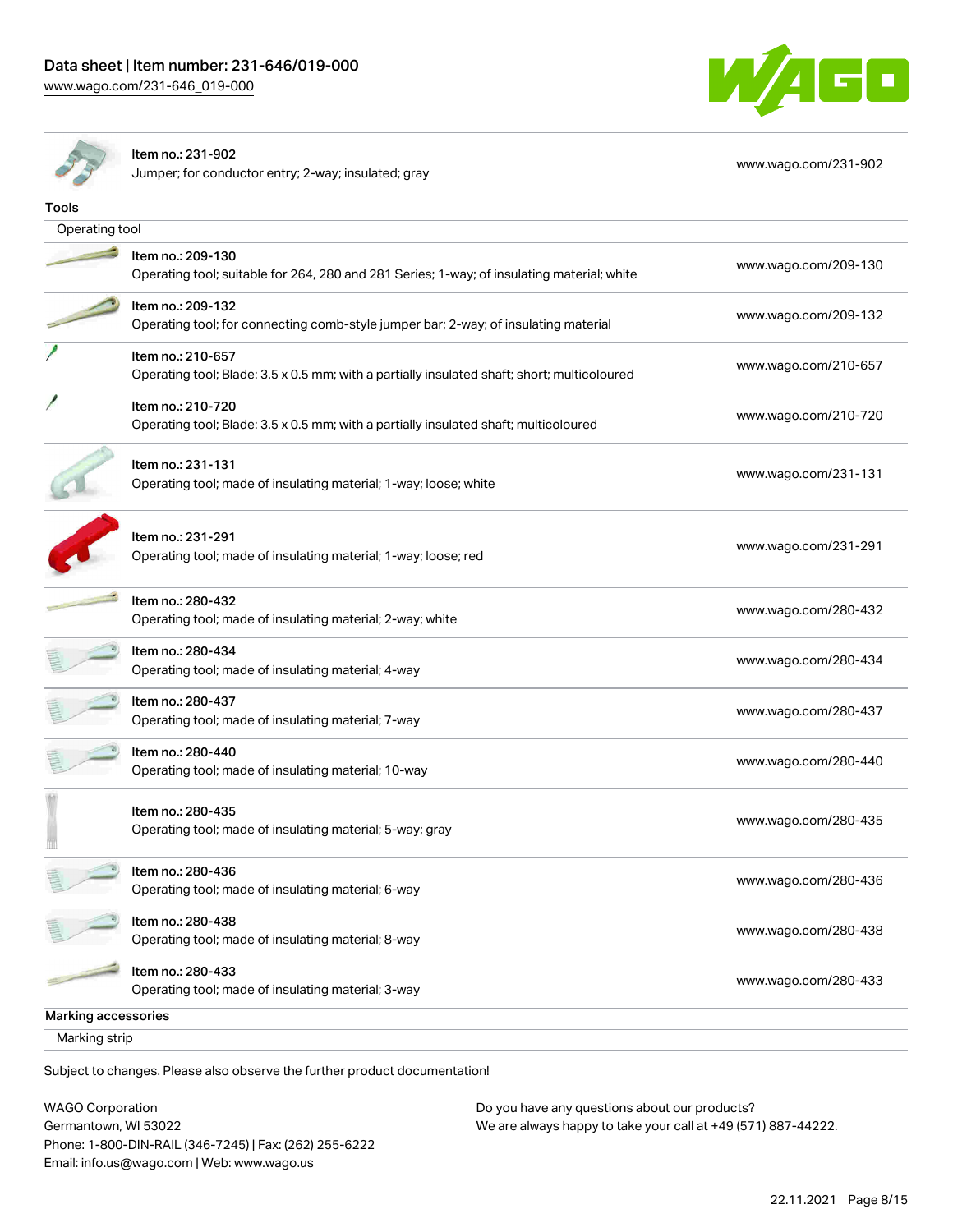[www.wago.com/231-646\\_019-000](http://www.wago.com/231-646_019-000)



|          | Item no.: 210-331/508-103<br>Marking strips; as a DIN A4 sheet; MARKED; 1-12 (200x); Height of marker strip: 2.3 mm/0.091 in; Strip<br>length 182 mm; Horizontal marking; Self-adhesive; white  | www.wago.com/210-331<br>/508-103 |
|----------|-------------------------------------------------------------------------------------------------------------------------------------------------------------------------------------------------|----------------------------------|
|          | Item no.: 210-331/508-104<br>Marking strips; as a DIN A4 sheet; MARKED; 13-24 (200x); Height of marker strip: 2.3 mm/0.091 in; Strip<br>length 182 mm; Horizontal marking; Self-adhesive; white | www.wago.com/210-331<br>/508-104 |
|          | Item no.: 210-332/508-202<br>Marking strips; as a DIN A4 sheet; MARKED; 1-16 (160x); Height of marker strip: 3 mm; Strip length 182<br>mm; Horizontal marking; Self-adhesive; white             | www.wago.com/210-332<br>/508-202 |
|          | Item no.: 210-332/508-204<br>Marking strips; as a DIN A4 sheet; MARKED; 17-32 (160x); Height of marker strip: 3 mm; Strip length<br>182 mm; Horizontal marking; Self-adhesive; white            | www.wago.com/210-332<br>/508-204 |
|          | Item no.: 210-332/508-206<br>Marking strips; as a DIN A4 sheet; MARKED; 33-48 (160x); Height of marker strip: 3 mm; Strip length<br>182 mm; Horizontal marking; Self-adhesive; white            | www.wago.com/210-332<br>/508-206 |
|          | Item no.: 210-332/508-205<br>Marking strips; as a DIN A4 sheet; MARKED; 1-32 (80x); Height of marker strip: 3 mm; Strip length 182<br>mm; Horizontal marking; Self-adhesive; white              | www.wago.com/210-332<br>/508-205 |
| Cover    |                                                                                                                                                                                                 |                                  |
| Cover    |                                                                                                                                                                                                 |                                  |
|          | Item no.: 231-669<br>Lockout caps; for covering unused clamping units; orange                                                                                                                   | www.wago.com/231-669             |
| Ferrules |                                                                                                                                                                                                 |                                  |
| Ferrule  |                                                                                                                                                                                                 |                                  |
|          | Item no.: 216-101<br>Ferrule; Sleeve for 0.5 mm <sup>2</sup> / AWG 22; uninsulated; electro-tin plated; silver-colored                                                                          | www.wago.com/216-101             |
|          | Item no.: 216-104<br>Ferrule; Sleeve for 1.5 mm <sup>2</sup> / AWG 16; uninsulated; electro-tin plated; silver-colored                                                                          | www.wago.com/216-104             |
|          | Item no.: 216-106<br>Ferrule; Sleeve for 2.5 mm <sup>2</sup> / AWG 14; uninsulated; electro-tin plated; silver-colored                                                                          | www.wago.com/216-106             |
|          | Item no.: 216-102<br>Ferrule; Sleeve for 0.75 mm <sup>2</sup> / AWG 20; uninsulated; electro-tin plated; silver-colored                                                                         | www.wago.com/216-102             |
|          | Item no.: 216-103<br>Ferrule; Sleeve for 1 mm <sup>2</sup> / AWG 18; uninsulated; electro-tin plated                                                                                            | www.wago.com/216-103             |
|          | Item no.: 216-123<br>Ferrule; Sleeve for 1 mm <sup>2</sup> / AWG 18; uninsulated; electro-tin plated; silver-colored                                                                            | www.wago.com/216-123             |
|          | Item no.: 216-122<br>Ferrule; Sleeve for 0.75 mm <sup>2</sup> / AWG 20; uninsulated; electro-tin plated; silver-colored                                                                         | www.wago.com/216-122             |
|          | Item no.: 216-124                                                                                                                                                                               |                                  |

Subject to changes. Please also observe the further product documentation!

WAGO Corporation Germantown, WI 53022 Phone: 1-800-DIN-RAIL (346-7245) | Fax: (262) 255-6222 Email: info.us@wago.com | Web: www.wago.us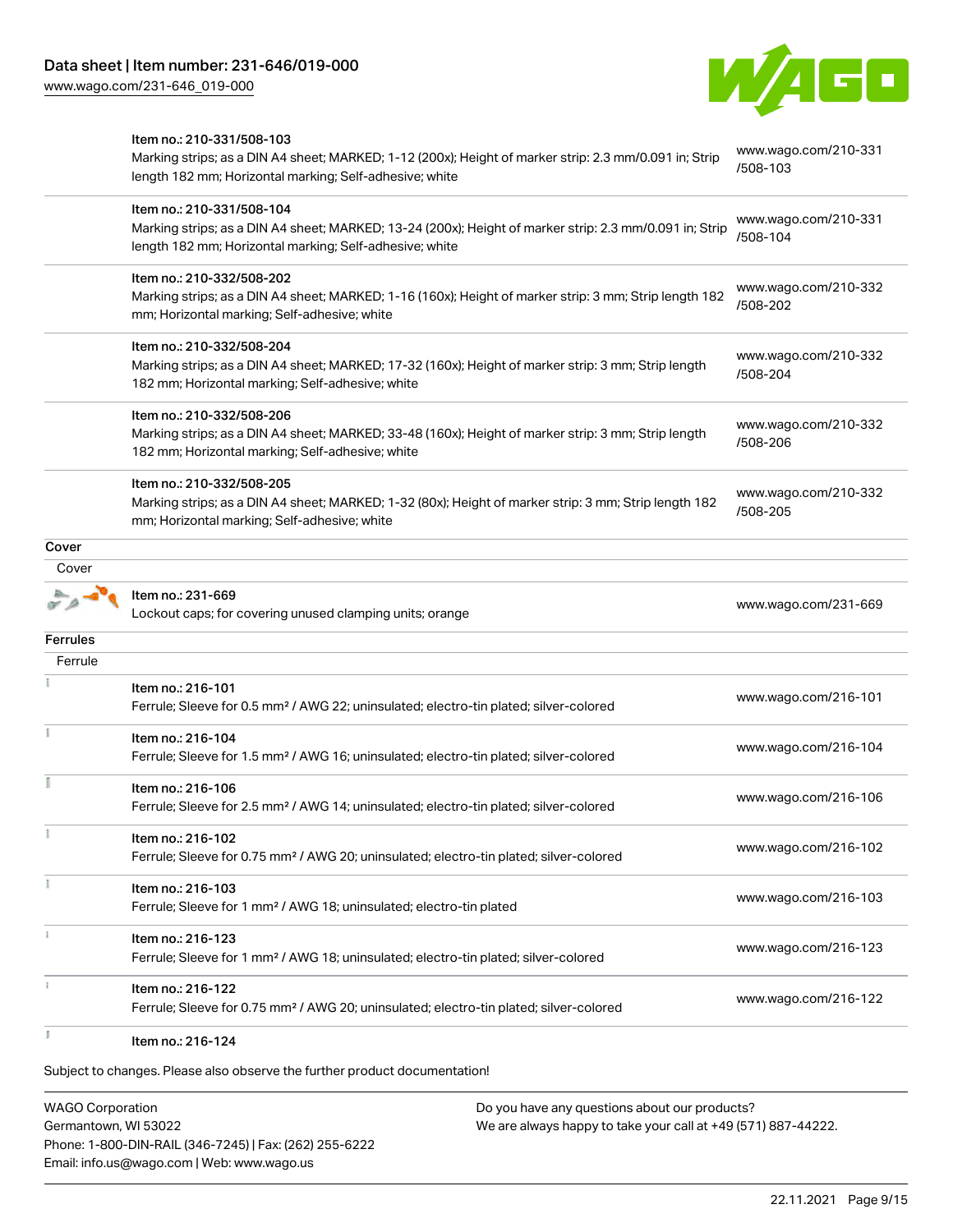

Ferrule; Sleeve for 1.5 mm² / AWG 16; uninsulated; electro-tin plated [www.wago.com/216-124](http://www.wago.com/216-124)

|    | Item no.: 216-142<br>Ferrule; Sleeve for 0.75 mm <sup>2</sup> / 18 AWG; uninsulated; electro-tin plated; electrolytic copper; gastight<br>crimped; acc. to DIN 46228, Part 1/08.92                | www.wago.com/216-142 |
|----|---------------------------------------------------------------------------------------------------------------------------------------------------------------------------------------------------|----------------------|
|    | Item no.: 216-132<br>Ferrule; Sleeve for 0.34 mm <sup>2</sup> / AWG 24; uninsulated; electro-tin plated                                                                                           | www.wago.com/216-132 |
|    | Item no.: 216-121<br>Ferrule; Sleeve for 0.5 mm <sup>2</sup> / AWG 22; uninsulated; electro-tin plated; silver-colored                                                                            | www.wago.com/216-121 |
|    | Item no.: 216-143<br>Ferrule; Sleeve for 1 mm <sup>2</sup> / AWG 18; uninsulated; electro-tin plated; electrolytic copper; gastight<br>crimped; acc. to DIN 46228, Part 1/08.92                   | www.wago.com/216-143 |
|    | Item no.: 216-131<br>Ferrule; Sleeve for 0.25 mm <sup>2</sup> / AWG 24; uninsulated; electro-tin plated; silver-colored                                                                           | www.wago.com/216-131 |
|    | Item no.: 216-141<br>Ferrule; Sleeve for 0.5 mm <sup>2</sup> / 20 AWG; uninsulated; electro-tin plated; electrolytic copper; gastight<br>crimped; acc. to DIN 46228, Part 1/08.92                 | www.wago.com/216-141 |
| s. | Item no.: 216-152<br>Ferrule; Sleeve for 0.34 mm <sup>2</sup> / AWG 24; uninsulated; electro-tin plated                                                                                           | www.wago.com/216-152 |
|    | Item no.: 216-203<br>Ferrule; Sleeve for 1 mm <sup>2</sup> / AWG 18; insulated; electro-tin plated; red                                                                                           | www.wago.com/216-203 |
|    | Item no.: 216-202<br>Ferrule; Sleeve for 0.75 mm <sup>2</sup> / 18 AWG; insulated; electro-tin plated; gray                                                                                       | www.wago.com/216-202 |
|    | Item no.: 216-151<br>Ferrule; Sleeve for 0.25 mm <sup>2</sup> / AWG 24; uninsulated; electro-tin plated                                                                                           | www.wago.com/216-151 |
| Â  | Item no.: 216-204<br>Ferrule; Sleeve for 1.5 mm <sup>2</sup> / AWG 16; insulated; electro-tin plated; black                                                                                       | www.wago.com/216-204 |
|    | Item no.: 216-144<br>Ferrule; Sleeve for 1.5 mm <sup>2</sup> / AWG 16; uninsulated; electro-tin plated; electrolytic copper; gastight<br>crimped; acc. to DIN 46228, Part 1/08.92; silver-colored | www.wago.com/216-144 |
|    | Item no.: 216-201<br>Ferrule; Sleeve for 0.5 mm <sup>2</sup> / 20 AWG; insulated; electro-tin plated; white                                                                                       | www.wago.com/216-201 |
|    | Item no.: 216-223<br>Ferrule; Sleeve for 1 mm <sup>2</sup> / AWG 18; insulated; electro-tin plated; red                                                                                           | www.wago.com/216-223 |
|    | Item no.: 216-241<br>Ferrule; Sleeve for 0.5 mm <sup>2</sup> / 20 AWG; insulated; electro-tin plated; electrolytic copper; gastight<br>crimped; acc. to DIN 46228, Part 4/09.90; white            | www.wago.com/216-241 |
|    | Item no.: 216-242<br>Ferrule; Sleeve for 0.75 mm <sup>2</sup> / 18 AWG; insulated; electro-tin plated; electrolytic copper; gastight<br>crimped; acc. to DIN 46228, Part 4/09.90; gray            | www.wago.com/216-242 |
|    | Item no.: 216-222                                                                                                                                                                                 |                      |

Subject to changes. Please also observe the further product documentation!

WAGO Corporation Germantown, WI 53022 Phone: 1-800-DIN-RAIL (346-7245) | Fax: (262) 255-6222 Email: info.us@wago.com | Web: www.wago.us Do you have any questions about our products? We are always happy to take your call at +49 (571) 887-44222.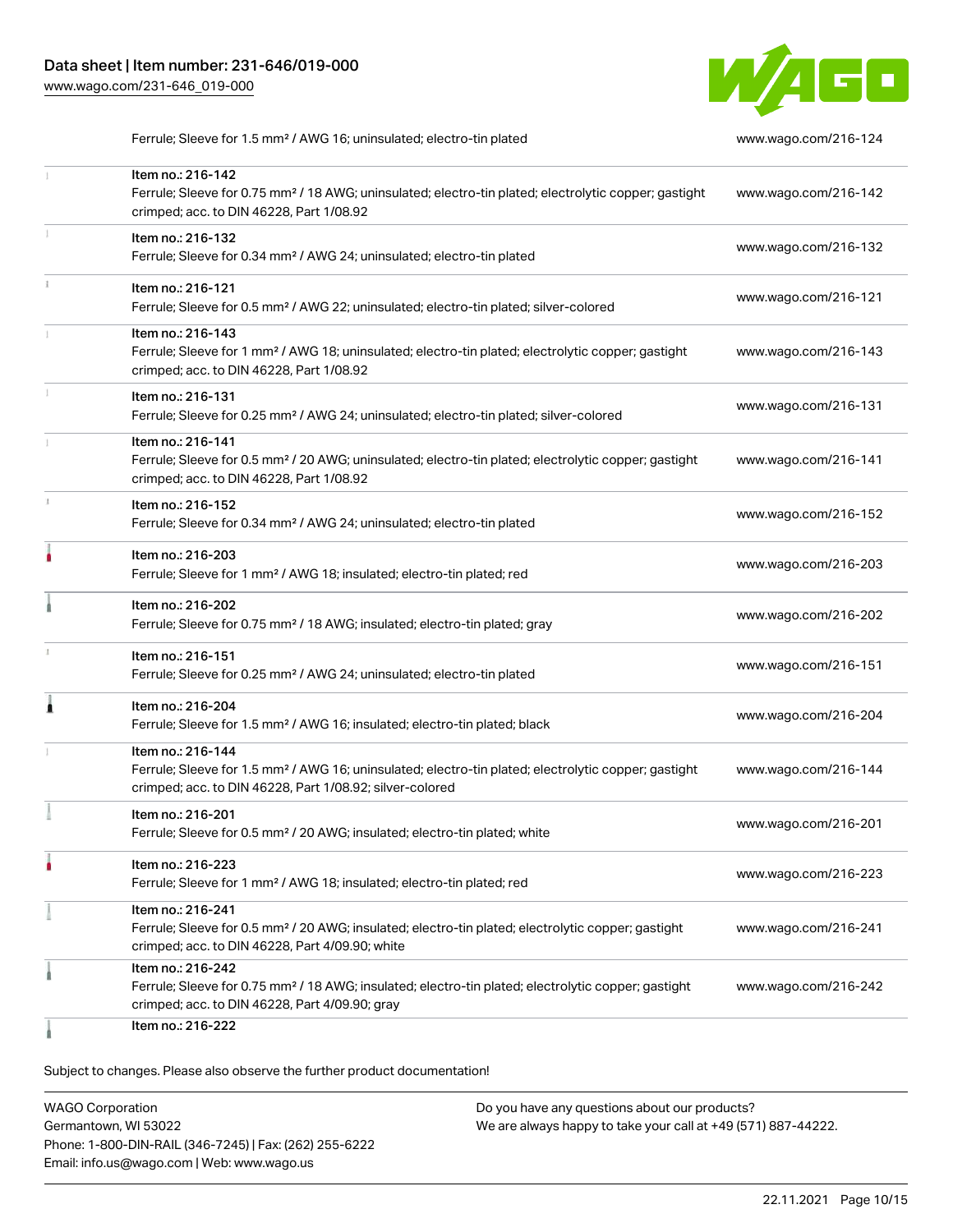Phone: 1-800-DIN-RAIL (346-7245) | Fax: (262) 255-6222

Email: info.us@wago.com | Web: www.wago.us



Ferrule; Sleeve for 0.75 mm<sup>2</sup> / 18 AWG; insulated; electro-tin plated; gray [www.wago.com/216-222](http://www.wago.com/216-222)

|                                                 | Item no.: 216-221<br>Ferrule; Sleeve for 0.5 mm <sup>2</sup> / 20 AWG; insulated; electro-tin plated; white                                                                                             |                                                                                                                | www.wago.com/216-221 |
|-------------------------------------------------|---------------------------------------------------------------------------------------------------------------------------------------------------------------------------------------------------------|----------------------------------------------------------------------------------------------------------------|----------------------|
| Â                                               | Item no.: 216-224<br>Ferrule; Sleeve for 1.5 mm <sup>2</sup> / AWG 16; insulated; electro-tin plated; black                                                                                             |                                                                                                                | www.wago.com/216-224 |
|                                                 | Item no.: 216-243<br>Ferrule; Sleeve for 1 mm <sup>2</sup> / AWG 18; insulated; electro-tin plated; electrolytic copper; gastight crimped; www.wago.com/216-243<br>acc. to DIN 46228, Part 4/09.90; red |                                                                                                                |                      |
|                                                 | Item no.: 216-244<br>Ferrule; Sleeve for 1.5 mm <sup>2</sup> / AWG 16; insulated; electro-tin plated; electrolytic copper; gastight<br>crimped; acc. to DIN 46228, Part 4/09.90; black                  |                                                                                                                | www.wago.com/216-244 |
|                                                 | Item no.: 216-263<br>Ferrule; Sleeve for 1 mm <sup>2</sup> / AWG 18; insulated; electro-tin plated; electrolytic copper; gastight crimped; www.wago.com/216-263<br>acc. to DIN 46228, Part 4/09.90; red |                                                                                                                |                      |
| Â                                               | Item no.: 216-264<br>Ferrule; Sleeve for 1.5 mm <sup>2</sup> / AWG 16; insulated; electro-tin plated; electrolytic copper; gastight<br>crimped; acc. to DIN 46228, Part 4/09.90; black                  |                                                                                                                | www.wago.com/216-264 |
| Â                                               | Item no.: 216-284<br>Ferrule; Sleeve for 1.5 mm <sup>2</sup> / AWG 16; insulated; electro-tin plated; electrolytic copper; gastight<br>crimped; acc. to DIN 46228, Part 4/09.90; black                  |                                                                                                                | www.wago.com/216-284 |
|                                                 | Item no.: 216-262<br>Ferrule; Sleeve for 0.75 mm <sup>2</sup> / 18 AWG; insulated; electro-tin plated; electrolytic copper; gastight<br>crimped; acc. to DIN 46228, Part 4/09.90; gray                  |                                                                                                                | www.wago.com/216-262 |
|                                                 | Item no.: 216-301<br>Ferrule; Sleeve for 0.25 mm <sup>2</sup> / AWG 24; insulated; electro-tin plated; yellow                                                                                           |                                                                                                                | www.wago.com/216-301 |
|                                                 | Item no.: 216-321<br>Ferrule; Sleeve for 0.25 mm <sup>2</sup> / AWG 24; insulated; electro-tin plated; yellow                                                                                           |                                                                                                                | www.wago.com/216-321 |
|                                                 | Item no.: 216-322<br>Ferrule; Sleeve for 0.34 mm <sup>2</sup> / 22 AWG; insulated; electro-tin plated; green                                                                                            |                                                                                                                | www.wago.com/216-322 |
| ł.                                              | Item no.: 216-302<br>Ferrule; Sleeve for 0.34 mm <sup>2</sup> / 22 AWG; insulated; electro-tin plated; light turquoise                                                                                  |                                                                                                                | www.wago.com/216-302 |
| Coding                                          |                                                                                                                                                                                                         |                                                                                                                |                      |
| Coding                                          |                                                                                                                                                                                                         |                                                                                                                |                      |
|                                                 | Item no.: 231-129<br>Coding key; snap-on type; light gray                                                                                                                                               |                                                                                                                | www.wago.com/231-129 |
| Mounting                                        |                                                                                                                                                                                                         |                                                                                                                |                      |
| Mounting accessories                            |                                                                                                                                                                                                         |                                                                                                                |                      |
|                                                 | Item no.: 209-147<br>Self-tapping screw                                                                                                                                                                 |                                                                                                                | www.wago.com/209-147 |
|                                                 | Item no.: 231-194<br>Self-tapping screw; B 2.2x13, fixing hole 1.8 mm Ø                                                                                                                                 |                                                                                                                | www.wago.com/231-194 |
|                                                 | Subject to changes. Please also observe the further product documentation!                                                                                                                              |                                                                                                                |                      |
| <b>WAGO Corporation</b><br>Germantown, WI 53022 |                                                                                                                                                                                                         | Do you have any questions about our products?<br>We are always happy to take your call at +49 (571) 887-44222. |                      |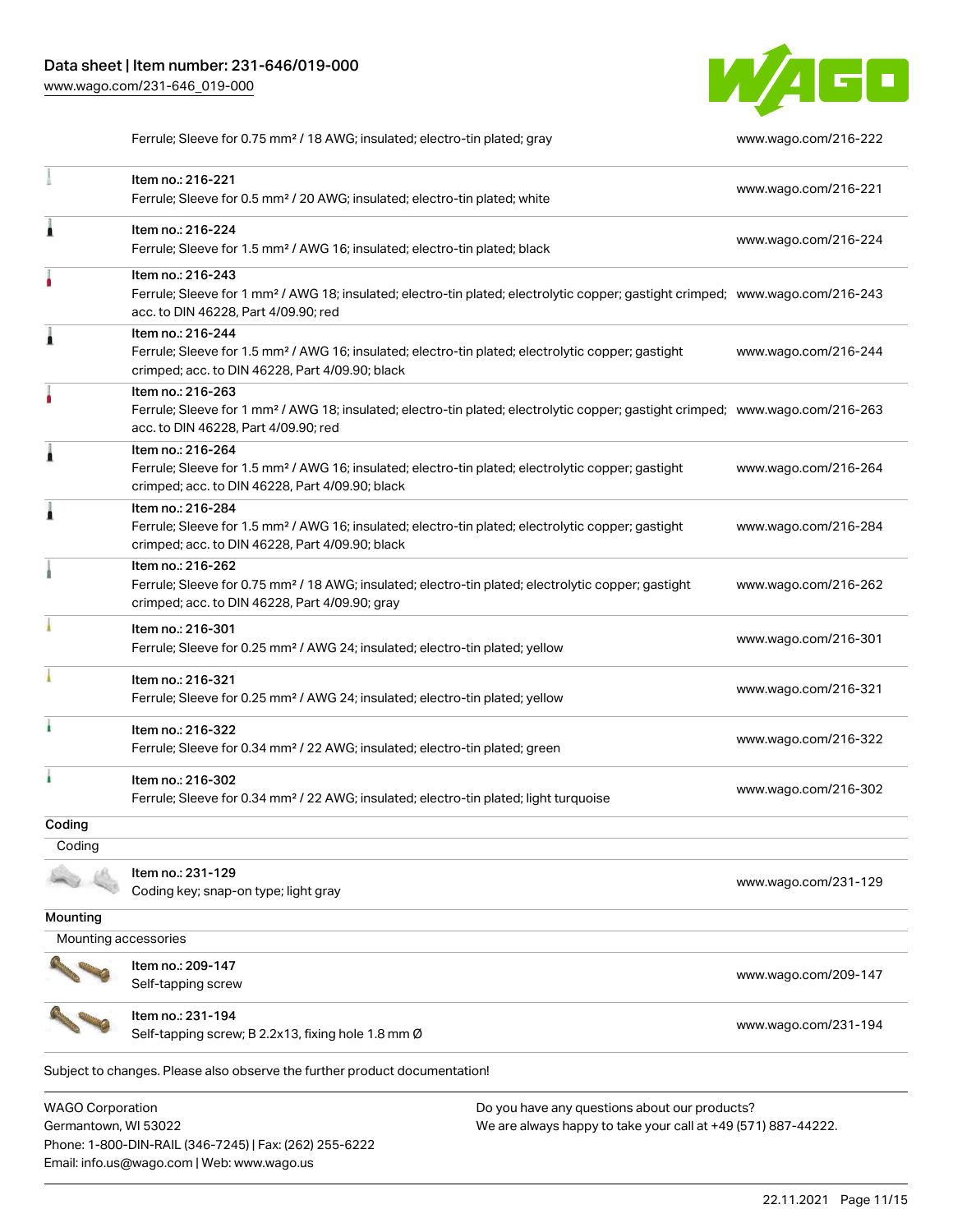

|                                                  | Item no.: 231-195<br>Screw with nut; M2x12; for fixing element                                                                                 |               |                      | www.wago.com/231-195 |  |
|--------------------------------------------------|------------------------------------------------------------------------------------------------------------------------------------------------|---------------|----------------------|----------------------|--|
|                                                  | Item no.: 231-295<br>Screw with nut                                                                                                            |               | www.wago.com/231-295 |                      |  |
|                                                  |                                                                                                                                                |               |                      |                      |  |
| <b>Downloads</b>                                 |                                                                                                                                                |               |                      |                      |  |
| <b>Documentation</b>                             |                                                                                                                                                |               |                      |                      |  |
| <b>Additional Information</b>                    |                                                                                                                                                |               |                      |                      |  |
| Technical explanations<br>2019 Apr 3             |                                                                                                                                                | pdf<br>2.0 MB | Download             |                      |  |
| <b>CAD files</b>                                 |                                                                                                                                                |               |                      |                      |  |
| CAD data                                         |                                                                                                                                                |               |                      |                      |  |
| 2D/3D Models 231-646/019-000                     |                                                                                                                                                | <b>URL</b>    | Download             |                      |  |
| <b>CAE</b> data                                  |                                                                                                                                                |               |                      |                      |  |
| EPLAN Data Portal 231-646/019-000                |                                                                                                                                                | <b>URL</b>    | Download             |                      |  |
| EPLAN Data Portal 231-646/019-000                |                                                                                                                                                |               | <b>URL</b>           | Download             |  |
| ZUKEN Portal 231-646/019-000                     |                                                                                                                                                | <b>URL</b>    | Download             |                      |  |
|                                                  | <b>Environmental Product Compliance</b>                                                                                                        |               |                      |                      |  |
| <b>Compliance Search</b>                         |                                                                                                                                                |               |                      |                      |  |
| Environmental Product Compliance 231-646/019-000 |                                                                                                                                                | <b>URL</b>    | Download             |                      |  |
|                                                  | 1-conductor male connector; CAGE CLAMP®; 2.5 mm <sup>2</sup> ; Pin spacing 5.08 mm; 16-pole;<br>clamping collar; 2,50 mm <sup>2</sup> ; orange |               |                      |                      |  |

#### Installation Notes

Subject to changes. Please also observe the further product documentation!

WAGO Corporation Germantown, WI 53022 Phone: 1-800-DIN-RAIL (346-7245) | Fax: (262) 255-6222 Email: info.us@wago.com | Web: www.wago.us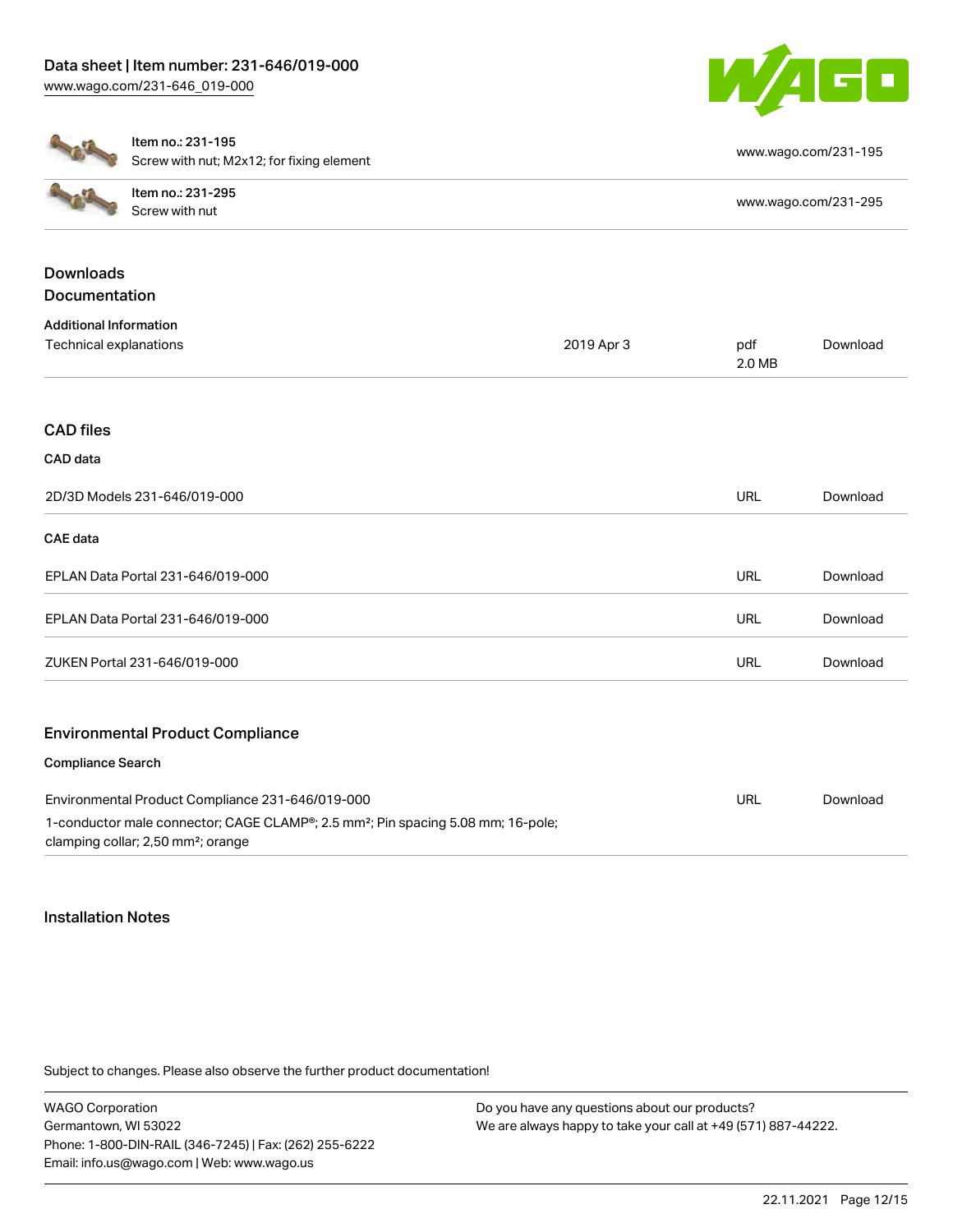



Inserting a conductor via 3.5 mm screwdriver – CAGE CLAMP® actuation parallel to conductor entry.



Inserting a conductor via 3.5 mm screwdriver – CAGE CLAMP® actuation perpendicular to conductor entry.



Inserting a conductor into CAGE CLAMP® unit via operating lever (231-291).



Inserting a conductor via operating tool.

#### Coding



Coding a male header – fitting coding key(s).

Subject to changes. Please also observe the further product documentation!

WAGO Corporation Germantown, WI 53022 Phone: 1-800-DIN-RAIL (346-7245) | Fax: (262) 255-6222 Email: info.us@wago.com | Web: www.wago.us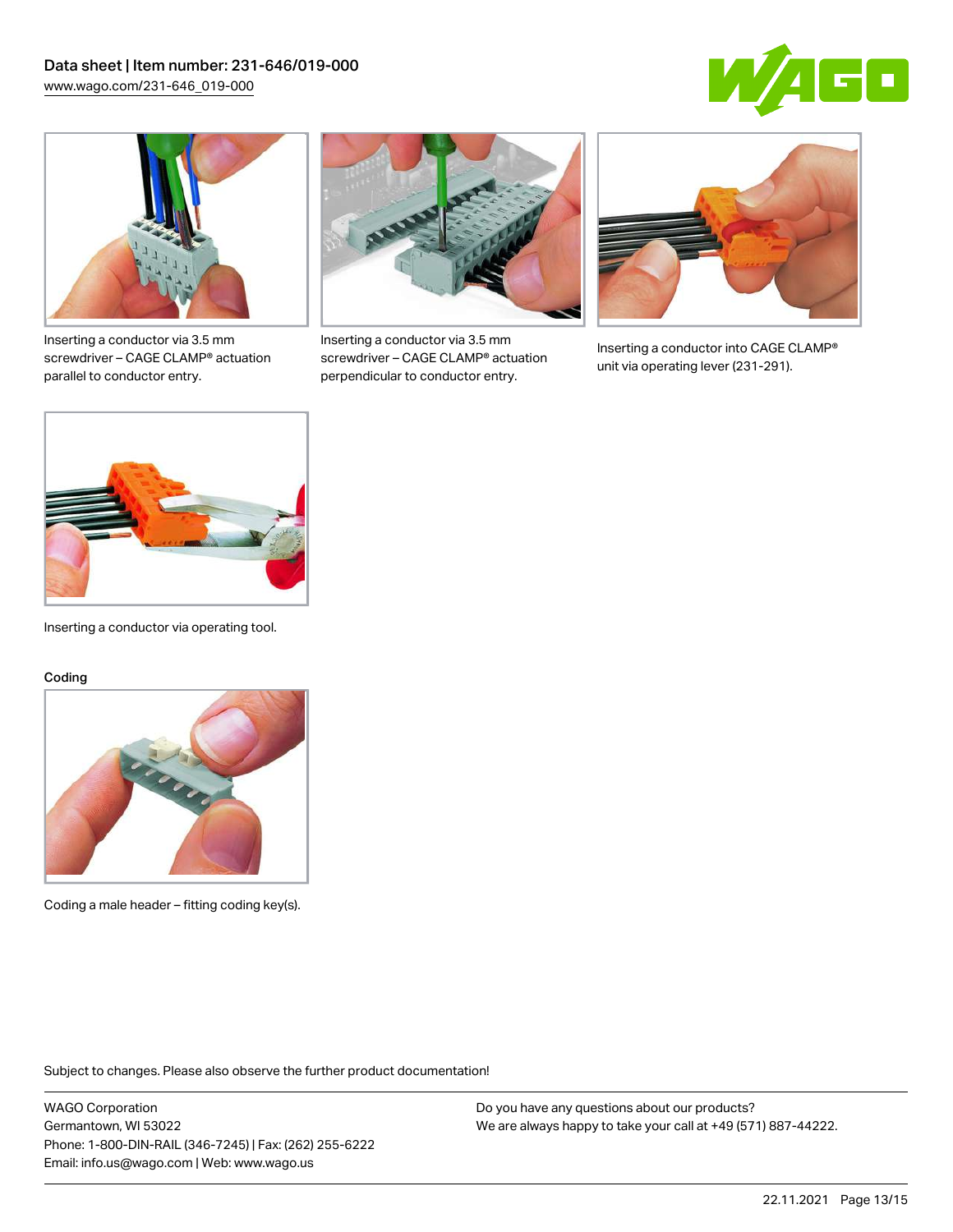



Testing – female connector with CAGE CLAMP®

Integrated test ports for testing perpendicular to conductor entry via 2 or 2.3 mm Ø test plug

Installation



Male connector with strain relief plate



Strain relief housing shown with a male connector equipped with CAGE CLAMP®

Marking

Subject to changes. Please also observe the further product documentation!

WAGO Corporation Germantown, WI 53022 Phone: 1-800-DIN-RAIL (346-7245) | Fax: (262) 255-6222 Email: info.us@wago.com | Web: www.wago.us